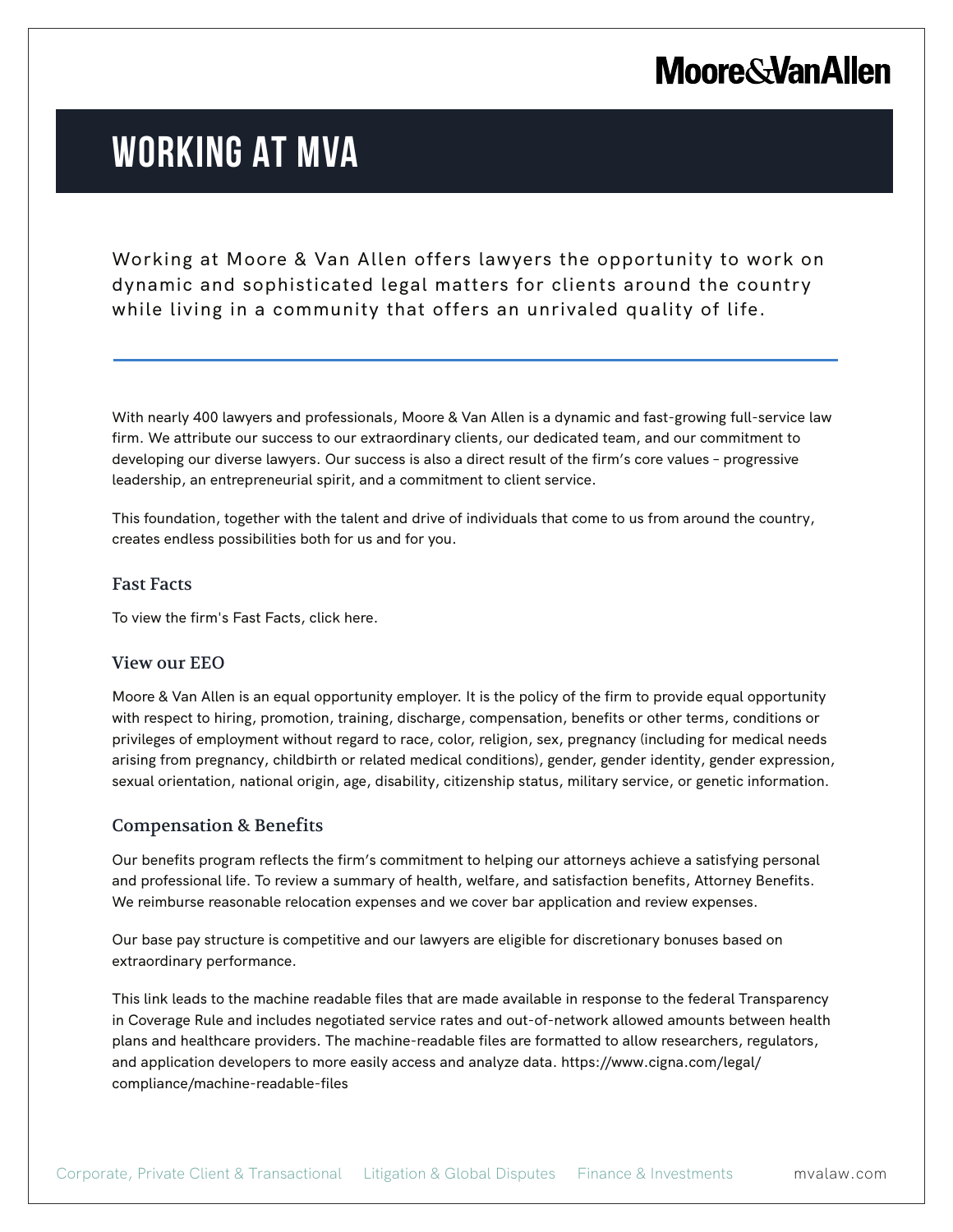# **Moore&VanAllen**

#### WORKING AT MVA

## Clerkship Credits

Associates joining the firm after completing a U.S. District Court clerkship or a U.S. Circuit Court clerkship can receive up to two year of salary and membership credit. Additional consideration may be provided for an associate joining the firm after completing an U.S. Supreme Court clerkship. Appropriate credit for a bankruptcy court or specialized business court clerkship (e.g., North Carolina Business Court or Delaware Chancery Court) is determined on a case-by-case basis. Associates joining the firm after completing a clerkship are also eligible for a judicial clerkship bonus, with the amount determined on a case-by-case basis.

### Alternative Work Arrangements

Moore & Van Allen's alternative schedule program accommodates requests for a variety of of work arrangements, including among others:

- reduced work hours;
- reduced or fixed office hours;
- nontraditional work or office hours (outside the traditional workday); and
- remote home office arrangements.

Associates on alternative schedules are eligible to receive full benefits and remain on membership track.

### Billable Hours

There is no minimum billable hour requirement for associates. The firm's expectation is that an associate will work diligently to deliver quality and timely work on those matters to which the associate is assigned and work with a mentor or team leader to seek additional assignments so as to remain productive. Associates should focus on satisfying the expectations of our clients and the more senior lawyers with whom the associates are working. If an associate follows the above described guidelines, the hours generally take care of themselves.

### Professional Development

We believe lawyers learn by doing, so we will prepare you with hands-on training – in the courtroom and at the closing table. Our associates learn by working on real deals and real cases with experienced attorneys facing real challenges. We believe in introducing you to clients, getting you into court and giving you substantial deal experience so you can begin to master the art of closing large transactions.

To support this training Moore & Van Allen offers a comprehensive professional development curriculum that includes formal programming for each stage of your career. In-house workshops will further develop negotiation, legal writing, business development and public speaking skills, among others. Substantive skills training will develop and refine legal practice skills in litigation or transactional practices. These opportunities are enhanced by attorney-led training specific to the practice team – training that you will have the opportunity to lead further in your own career.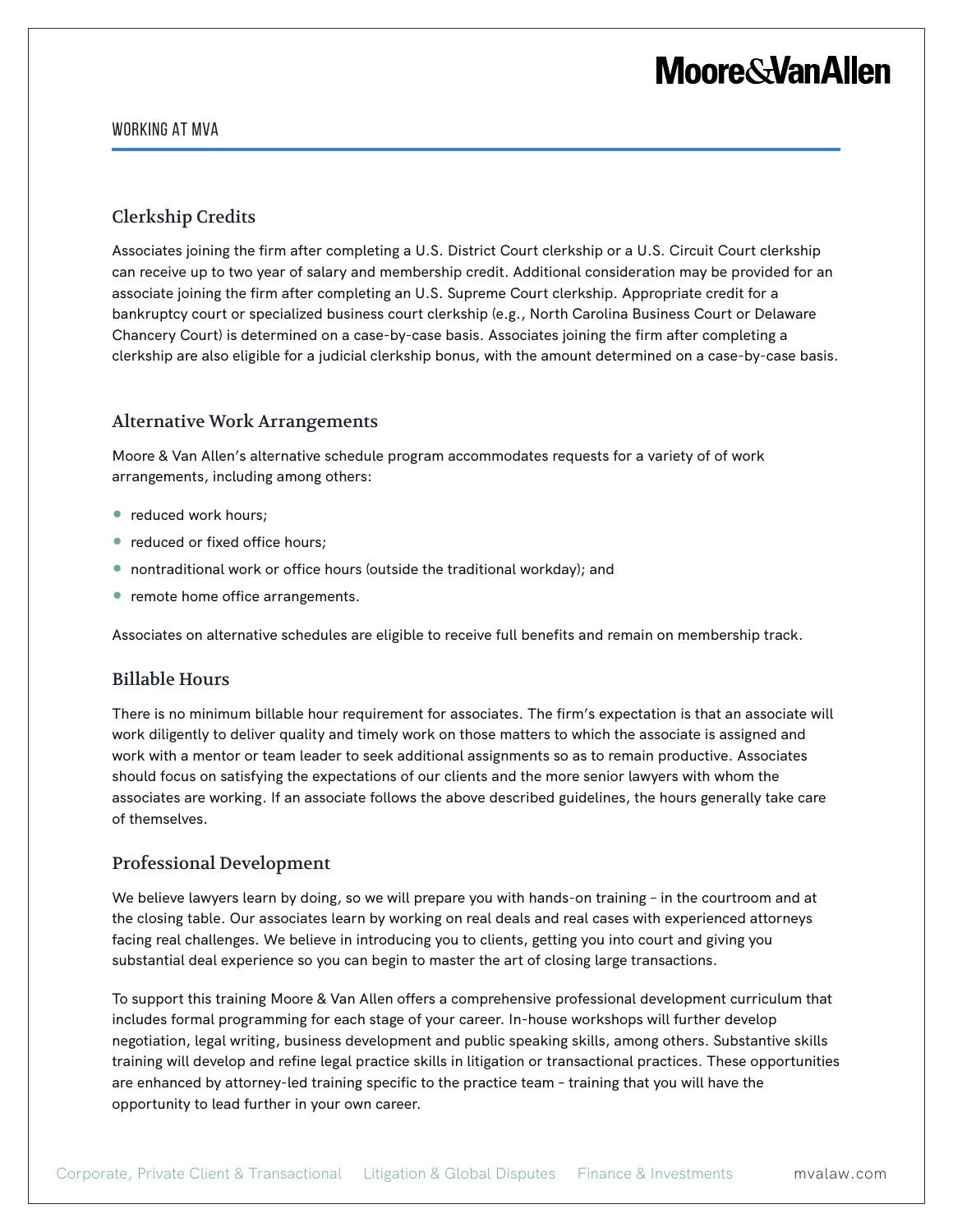# **Moore&VanAllen**

#### WORKING AT MVA

Significant pro bono engagements provide additional training and development opportunities both inside the courtroom and otherwise. Moore & Van Allen has numerous signature programs for which you can volunteer or lead.

The Moore & Van Allen Young Professionals Network (YPN) plans and facilitates events at which you can hone your client development skills by inviting and hosting your contacts, clients, community partners, among others. Volunteer to participate on the YPN committee and contribute your event ideas.

Do you want to be on a board, learn more about the community, or explore leadership opportunities with the Bar and other organizations? Our Professional Development team provides information and assistance in connecting to and participating in these leadership opportunities. They will also work with you individually if you have specific training or development requests.

As your career matures, you will find that Moore & Van Allen offers a unique opportunity to shape your own practice.

### Mentoring

Moore & Van Allen has a robust mentoring culture that assigns formal mentors to every new associate. Our associates are matched with mentors they work with on a regular basis and mentors who bring perspectives from other practices areas. Generally, an associate's practice team mentor serves as a resource for team integration, workflow support and development specific to their daily practice of law. Annual mentor assignments maximize the guidance and support each associate has available as they progress through their career.

Moore & Van Allen's unique cross-team mentoring program provides a successful avenue for our associates to interact and learn from mentors and peer colleagues from practice areas other than their own. Associates in early stages of their career can rely on the perspectives and guidance of a mentor circle comprised of a mentor and three to five peers. As our associates advance in their careers and learning and development needs mature, they are paired one-on-one with a mentor from a different practice area for more personalized guidance.

#### Diversity

Moore & Van Allen's commitment to diversity and inclusion is longstanding. The MVA Diversity Committee's purpose is to raise awareness and foster understanding and appreciation of the various ethnicities, races, religions, countries of origin, physical abilities, gender identities, and sexual orientations represented within our firm and the clients and community we serve. To read more, click here.

#### Commitment

At Moore & Van Allen, we fully embrace our responsibility to drive positive community change and prioritize pro bono and hands-on volunteer opportunities. Each of Moore & Van Allen's signature service efforts is built on the firm's long held belief that together, we can do more. Together, we can dream more, believe more, share more, inspire more, and serve more. To read more, click here.